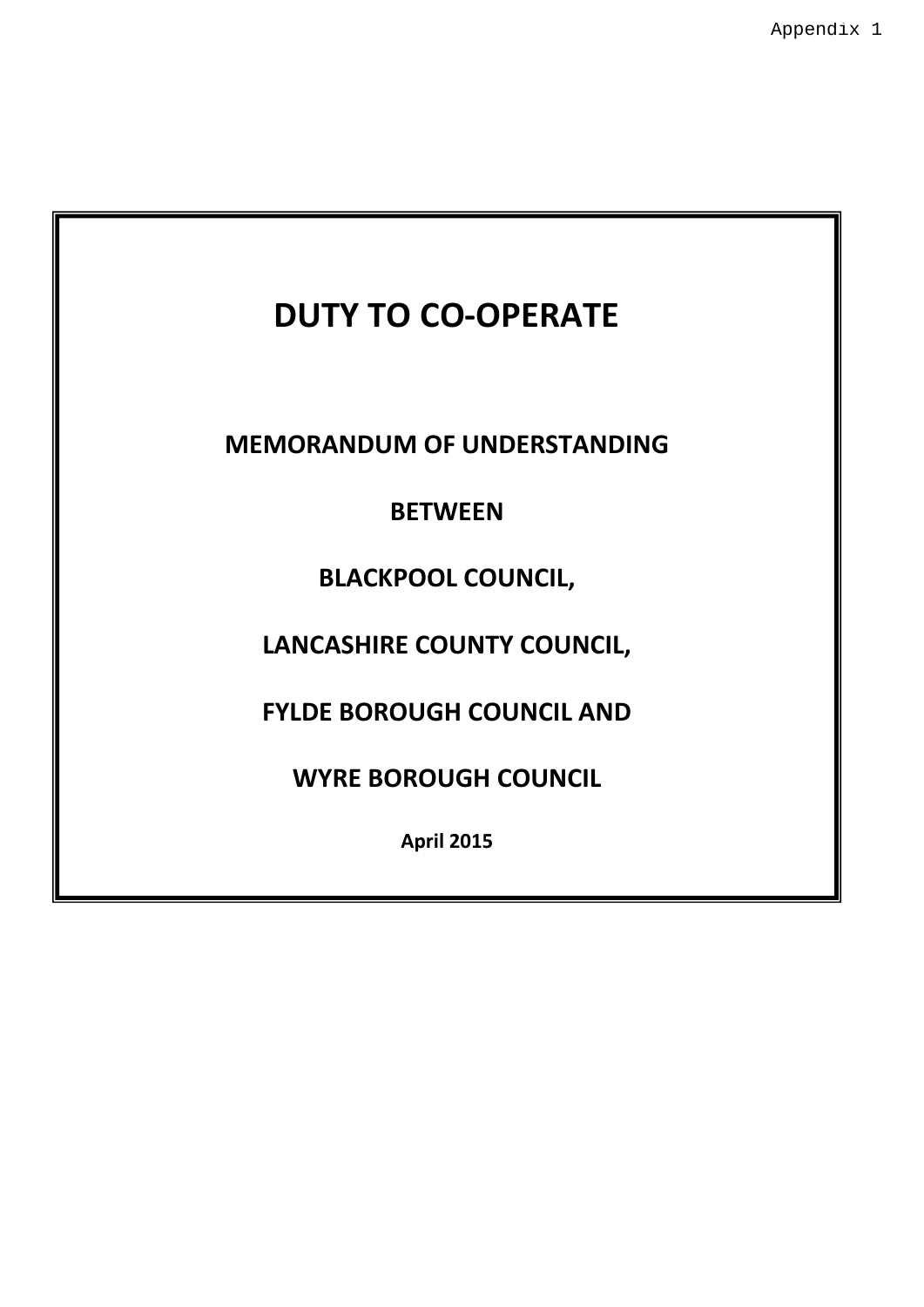| <b>CONTENTS</b> |                                                        | Page                    |
|-----------------|--------------------------------------------------------|-------------------------|
|                 |                                                        |                         |
|                 |                                                        |                         |
| 1.0             | PURPOSE OF THE MEMORANDUM OF UNDERSTANDING             | $\overline{\mathbf{3}}$ |
| 2.0             | <b>CONTEXT</b>                                         | 4                       |
| 3.0             | THE FYLDE COAST PENINSULA - SUB REGIONAL FUNCTIONALITY | 5                       |
| 4.0             | <b>CROSS BOUNDARY ISSUES:</b>                          | 6                       |
|                 | <b>Context</b>                                         | 6                       |
|                 | Housing                                                | $\overline{\mathbf{z}}$ |
|                 | <b>Economy - Business and Employment Development</b>   | 9                       |
|                 | Retail                                                 | 11                      |
|                 | <b>Transport</b>                                       | 12                      |
|                 | <b>Surface Water Management</b>                        | 16                      |
|                 | <b>Natural Environment</b>                             | 17                      |
| $5.0$           | <b>GOVERNANCE</b>                                      | 19                      |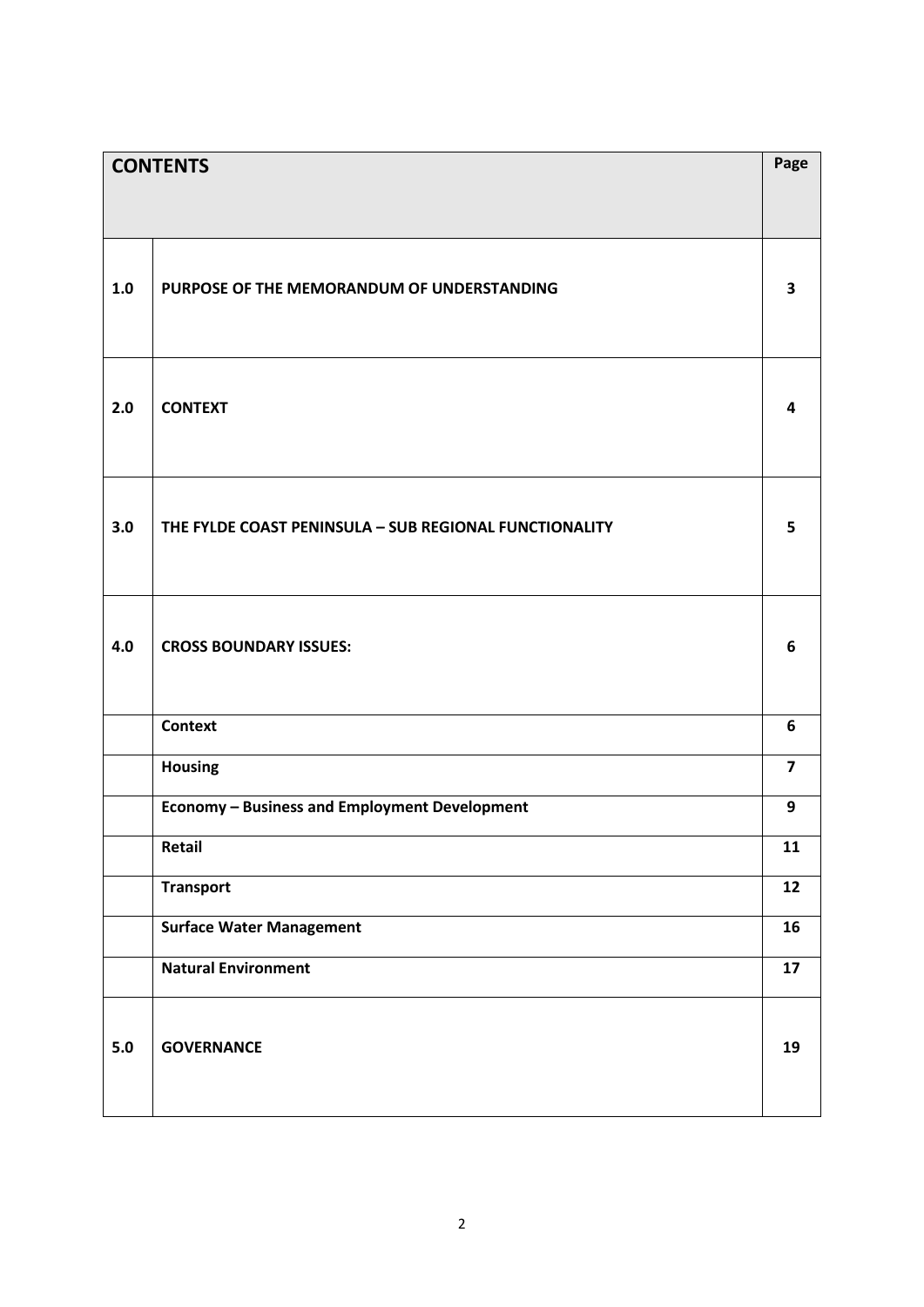### **1.0 PURPOSE OF THE MEMORANDUM OF UNDERSTANDING**

- 1.1 This Memorandum of Understanding (MOU) updates the first MOU dated August 2013 between Blackpool Council, Fylde Council, Wyre Council (to be referred to as the Fylde Coast Authorities (FCAs) for the purpose of this MOU) and Lancashire County Council (LCC).
- 1.2 This update refreshes the evidence base; the strategic issues, in particular with reference to housing and transport matters; the governance arrangements; and also includes some minor textual changes to improve clarity.
- 1.3 The MOU provides for those strategic planning issues which require cross boundary cooperation and collaboration to ensure the requirements of the Government's 'Duty to Cooperate' are met and that the local plans of the FCAs are sustainable, deliverable and found 'sound' at examination. It formalises the ongoing dialogue and co-operation that currently exists between the four authorities.
- 1.4 The MOU will also guide the approach that the FCAs and LCC take with respect to responding to strategic planning applications and nationally significant infrastructure projects.
- 1.5 The following sections of the MOU provide:
	- Context on the Government's requirement regarding the Duty to Cooperate;
	- Background on the Fylde Coast Peninsula and its geographical and economic characteristics;
	- Cross Boundary Issues highlighting strategic areas of agreement, including existing co operation and collaboration between the FCAs and LCC and areas for continued and future co-operation, to fulfil the Duty to Co-operate;
	- Governance arrangements.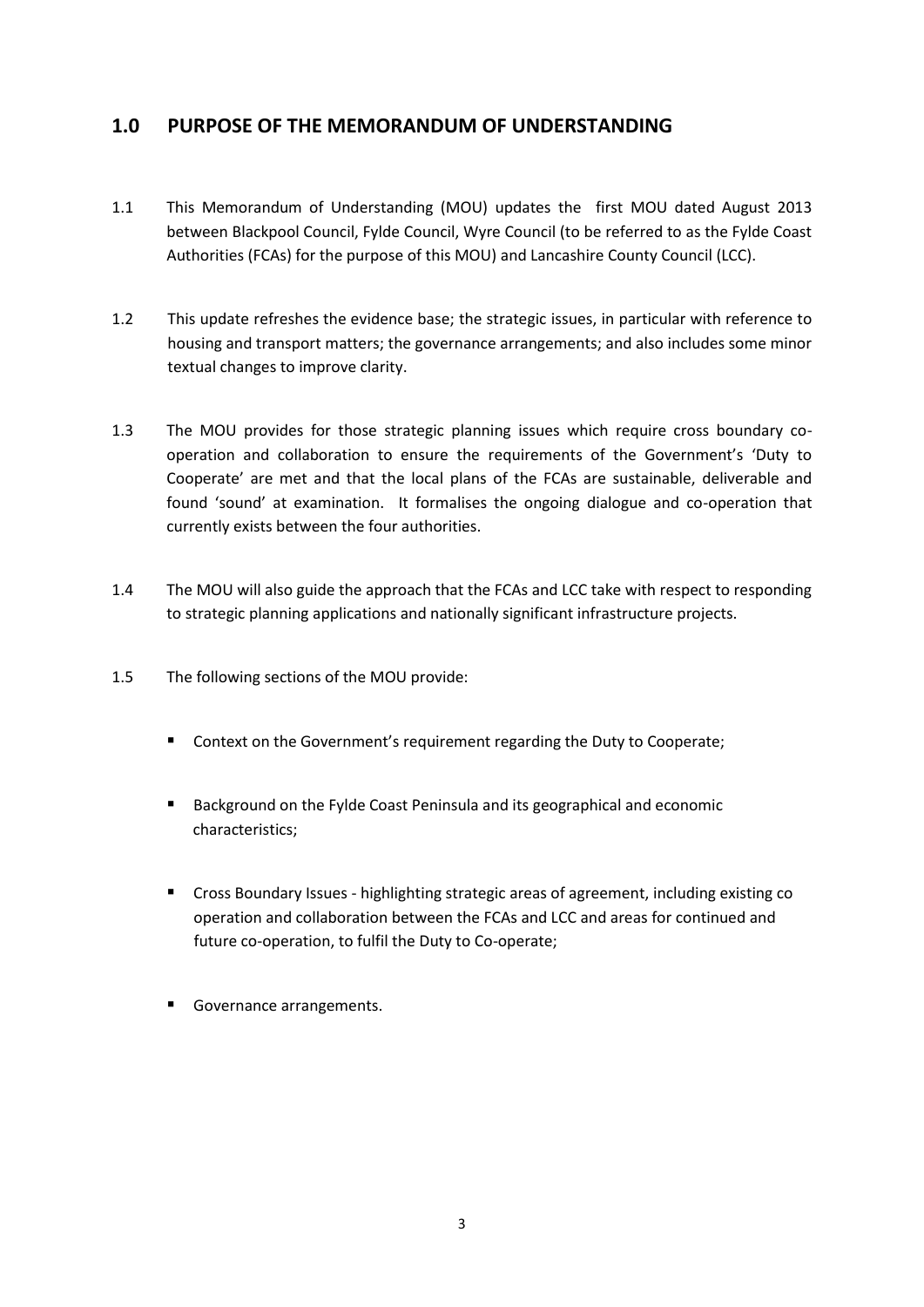### **2.0 CONTEXT**

- 2.1 The Government introduced through the Localism Act and the National Planning Policy Framework (NPPF) a 'Duty to Co-operate' on strategic planning and cross boundary issues.
- 2.2 The Duty to Co-operate applies to all local planning authorities, County Councils and a number of other public bodies and requires a continuous process of engagement and cooperation on planning issues that cross administrative boundaries. This is to ensure strategic priorities across local boundaries are properly coordinated and the process should also involve consultation with Local Enterprise Partnerships and Local Nature Partnerships.
- 2.3 Local planning authorities are expected to demonstrate evidence of having effectively cooperated to plan for issues with cross-boundary impacts when their plans are submitted for examination. If this is not achieved the Government has indicated that authorities run the risk of their Local Plans being found 'unsound' at Examination.
- 2.4 In particular, the Duty:
	- relates to sustainable development or use of land that would have a significant impact on at least two local planning areas or on a planning matter that falls within the remit of a county council;
	- requires that councils set out planning policies to address such issues;
	- **F** requires that councils and other bodies engage constructively, actively and on an ongoing basis to develop strategic policies in the preparation of local plan documents and activities that can reasonably be considered to prepare the way for such documents;
	- requires councils to consider joint approaches to plan-making.
- 2.5 Paragraphs 178 -181 of the NPPF gives further guidance on 'planning strategically across local boundaries' and highlights the importance of joint working to meet development requirements that cannot be wholly met within a single local planning area, through either joint planning policies or informal strategies such as infrastructure and investment plans.
- 2.6 The NPPF requires that each local planning authority should ensure that the Local Plan and decision-making is based on adequate, up-to-date and relevant evidence about the economic, social and environmental characteristics and prospects of the area. As part of our approach to working cooperatively, the authorities will consider the best means of gathering information and intelligence on a strategic cross-boundary basis to ensure consistency of data and its interpretation and application to development planning.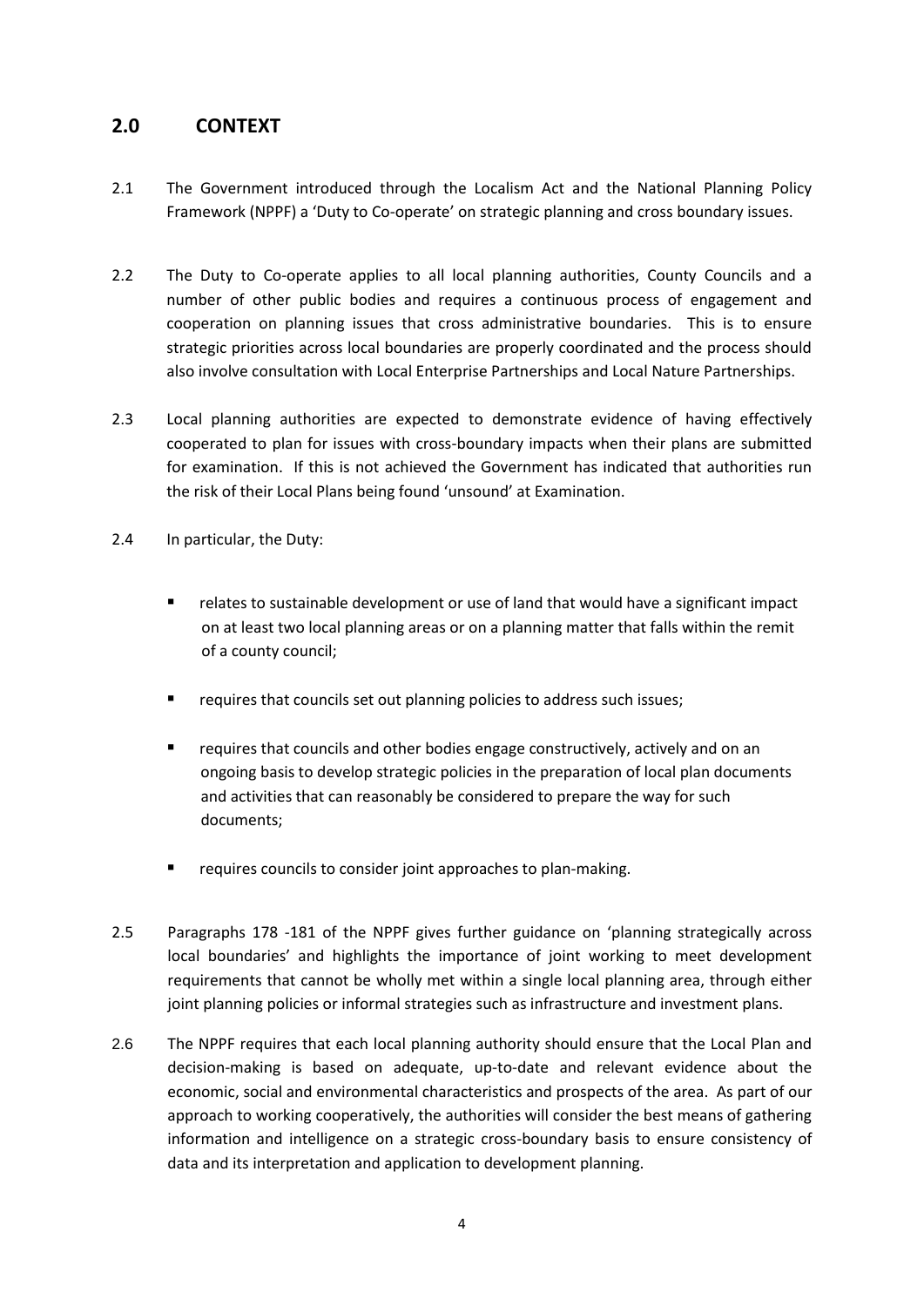### **3.0 THE FYLDE COAST PENINSULA – SUB REGIONAL FUNCTIONALITY**

- 3.1 The Fylde Coast sub-region encompasses the area covered by the unitary authority of Blackpool Council and the two-tier area covered by Lancashire County Council and the district councils of Fylde and Wyre. The area stretches from the Ribble Estuary in the south to Morecambe Bay in the north and the Forest of Bowland moorlands in the east. The area covers 384 sq km and is home to 327,400 residents.
- 3.2 The Fylde Coast sub-region demonstrates a high level of self-containment in terms of housing markets, travel to work patterns and economic functionality.
- 3.3 The Fylde Coast housing market area is broadly determined by patterns of local migration and travel to work patterns. There are strong local connections within that part of the Fylde Coast housing market area comprising Blackpool and west Fylde and Wyre. The remaining areas of Wyre relate to a wider rural housing market with the A6 corridor and eastern Fylde relating more strongly to Preston.
- 3.4 The economic functionality of the Fylde Coast is apparent through the strong travel to work patterns and employment with a shared tourism and cultural offer; regionally and nationally significant advanced manufacturing (BAE Systems at Warton and nuclear processing at Westinghouse, Springfields); the Department for Work and Pensions; and a shared infrastructure including Blackpool Airport, coastal tramway and strategic highway and rail networks.
- 3.5 This economic coherence was reflected in the establishment of the Multi Area Agreement in April 2009 and the Blackpool, Fylde and Wyre Economic Development Company (EDC) in April 2010, to support local authority partnership working, co-ordinate and drive forward shared objectives and deliver a co-ordinated programme of capital investment.
- 3.6 The landscape across the sub-region is broadly similar, largely falling within the Lancashire and Amounderness Plain National Character Area (NCA), but with a portion of the North Wyre coast within the Morecambe Coast and Lune Estuary NCA. The sub-region encompasses part of the Forest of Bowland Area of Outstanding Natural Beauty (AONB).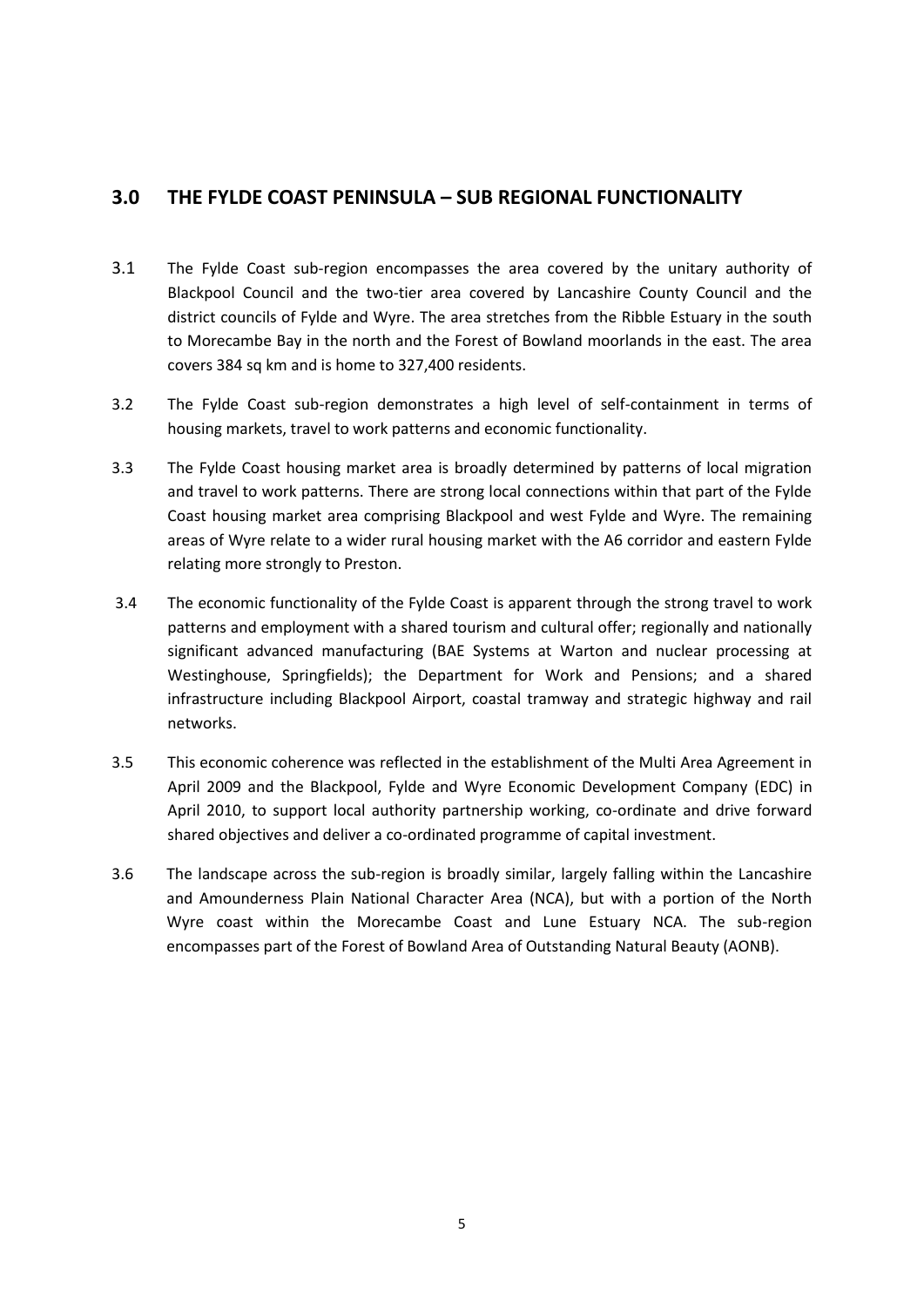### **4.0 CROSS BOUNDARY ISSUES**

#### **Context**

- 4.1 Paragraph 156 of the NPPF sets out strategic issues where co-operation might be appropriate including:
	- the homes and jobs needed in the area;
	- the provision of retail, leisure and other commercial development;
	- the provision of infrastructure for transport, telecommunications, waste management, water supply, wastewater, flood risk and coastal change management, and the provision of minerals and energy (including heat);
	- the provision of health, security, community and cultural infrastructure and other local facilities; and
	- climate change mitigation and adaptation, conservation and enhancement of the natural and historic environment, including landscape/habitats and the importance of European sites.
- 4.2 The priority given to these issues will depend on local circumstances and strategic approaches may not be required in every situation.
- 4.3 Working together on strategic planning issues is not new to the FCAs and LCC. Engagement on issues of common concern with respect to housing, employment land and transport infrastructure have been ongoing for many years.
- 4.4 Currently, the spatial planning policies of the FCAs are being reviewed through the development of local plans. Whilst the Duty to Co-operate proposes that neighbouring authorities should consider joint approaches to plan making, the authorities have decided to develop separate Local Plans, albeit closely aligned, due to the different stages of the local plan process at which each authority finds its self and having regard to the unitary status of Blackpool Council.
- 4.5 To undertake a joint local plan would further delay the adoption of an up to date plan for each authority. The coalition government has advised local planning authorities to ensure that they get up to date local plans in place as soon as possible. Without an up to date plan, development decisions will be made on the basis of the NPPF, with the presumption being 'yes' to sustainable development unless 'any adverse impacts would significantly and demonstrably outweigh the benefits, when assessed against the policies in the Framework taken as a whole; or specific policies in the Framework indicate development should be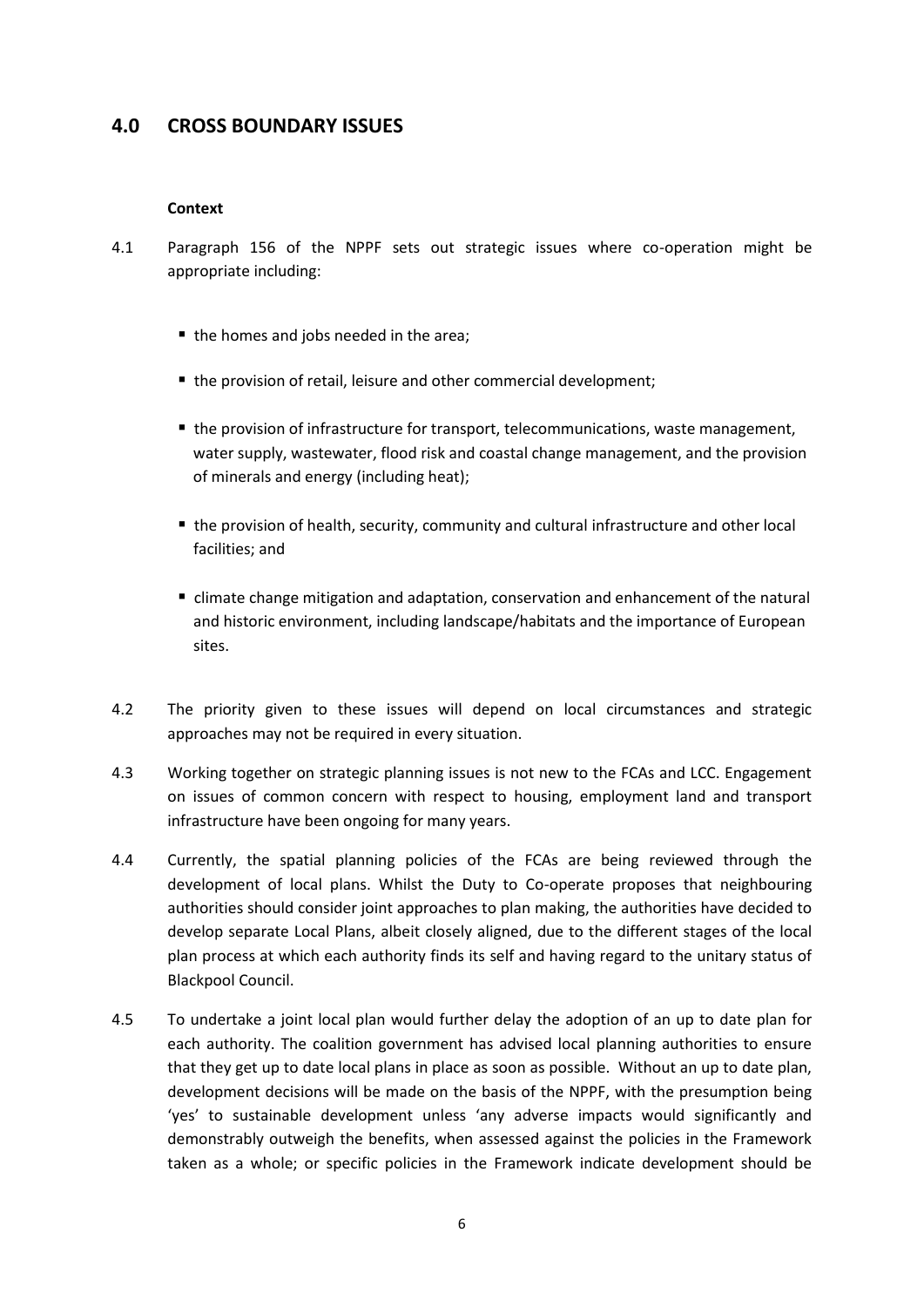restricted'. This could result in development being approved which does not have the support of the authorities.

- 4.6 Lancashire County Council (LCC) is responsible for the delivery of transport infrastructure and services within Fylde and Wyre districts directed by the Local Transport Plan and Fylde Coast Highways and Transport Masterplan; as well as education and social care provision and new responsibilities relating to flood risk and health. This also involves working with Blackpool at a strategic level to ensure a co-ordinated approach to infrastructure and service delivery. LCC's involvement is therefore critical in the development and delivery of the FCAs' local plans.
- 4.7 With respect to waste management and the provision of minerals, LCC and Blackpool Council as minerals and waste authorities have a long standing relationship of working together in preparing; monitoring and reviewing the Joint Minerals and Waste Local Plan and Municipal Waste Management Strategy for Lancashire. The Local Plan is currently being reviewed and an Onshore Oil and Gas Supplementary Planning Document (SPD) is under preparation.
- 4.8 The FCAs and LCC acknowledge that addressing cross-boundary issues is essential if sustainable development is to be delivered at a local level and economic growth and social and environmental well-being for the sub-region is to be achieved. Those strategic issues which are considered to need cross boundary co-operation are set out below. The 'Key Issues' which are highlighted at the end of each section are not exclusive. The Duty to Cooperate is an ongoing process, as issues and the policy approach are agreed other issues will arise which will need to be addressed. This memorandum will be reviewed and updated as appropriate in accordance with the governance arrangements set out at the end of this document.

#### **Housing**

- 4.9 The housing offer on the Fylde Coast has an important role in supporting the sub-region's economy. The Fylde Coast housing market area (HMA) as a whole offers a wide range of housing and neighbourhoods, including some very attractive areas, but there are also some major concentrations of poor quality homes in very unattractive neighbourhoods. These neighbourhoods contribute to the underperformance of the local economy, whilst in the attractive areas it is difficult for local people on modest incomes to be able to afford to buy or rent a suitable home.
- 4.10 To achieve a more balanced housing market the FCAs have undertaken a joint approach to addressing housing issues unrestricted by local authority boundaries. This has included appointing a Fylde Coast Housing Strategy Manager in October 2007 to develop and manage the sub-regional approach to housing and inform policy development.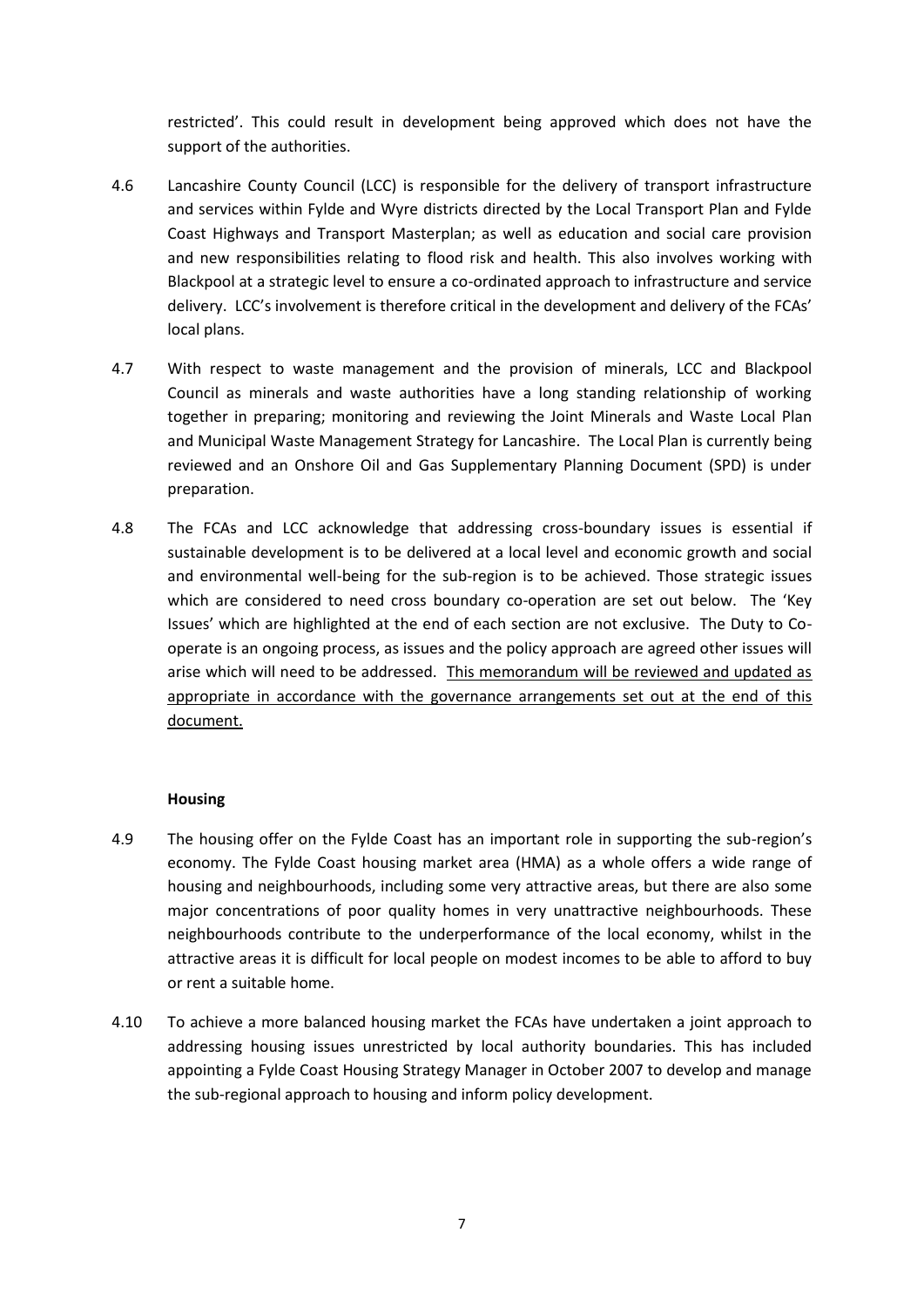- 4.11 Joint housing studies have been produced to inform policy development, including the need for new and affordable housing:
	- the **Fylde Coast Housing Market Assessment Study (December 2013) published February 2014** (including Addendums) - to provide a robust evidence base to inform the policy approach to be adopted in the individual local plans. This study is a key document in the Local Plan evidence base and updates the previous 2008 Fylde Coast SHMA. It is accompanied by two Addendums which relate to the 2012 ONS Population and Household projections which were released in October 2014 and February 2015 respectively
	- the **Fylde Coast Housing Strategy 2009** to provide a common understanding, vision and set of priorities for housing across the Fylde Coast housing market area to provide a wider understanding of issues and priorities that enables public and private sector partners to develop their work in a clear strategic context
- 4.12 In considering housing need and requirements, the FCAs also need to address the accommodation requirements of Gypsies, Travellers and Travelling Showpeople. The Government's Planning Policy for Travellers (March 2012) sets out the broad approach to be adopted and requires all local authorities to provide for a 5 year supply of sites where a such need is identified. In response to this the FCAs jointly commissioned consultants Opinion Research Services to undertake a Gypsy and Traveller Accommodation Assessment and the findings were published in October 2014. The assessment established a need for additional sites across the Fylde Coast including 81 traveller pitches and 14 plots for Travelling Showpeople to 2031.

- **reach a consensus on housing provision across the Fylde Coast sub-region;**
- **establish a more balanced and wider housing choice in the Housing Market Area;**
- **promote a strong and distinctive sustainable pattern of settlement growth that supports each area's needs;**
- **reach a consensus on the accommodation needs of Gypsy, Traveller and travelling Showpeople communities across the Fylde Coast sub-region;**
- **agree complementary/joint approaches to the delivery and accessibility of affordable housing.**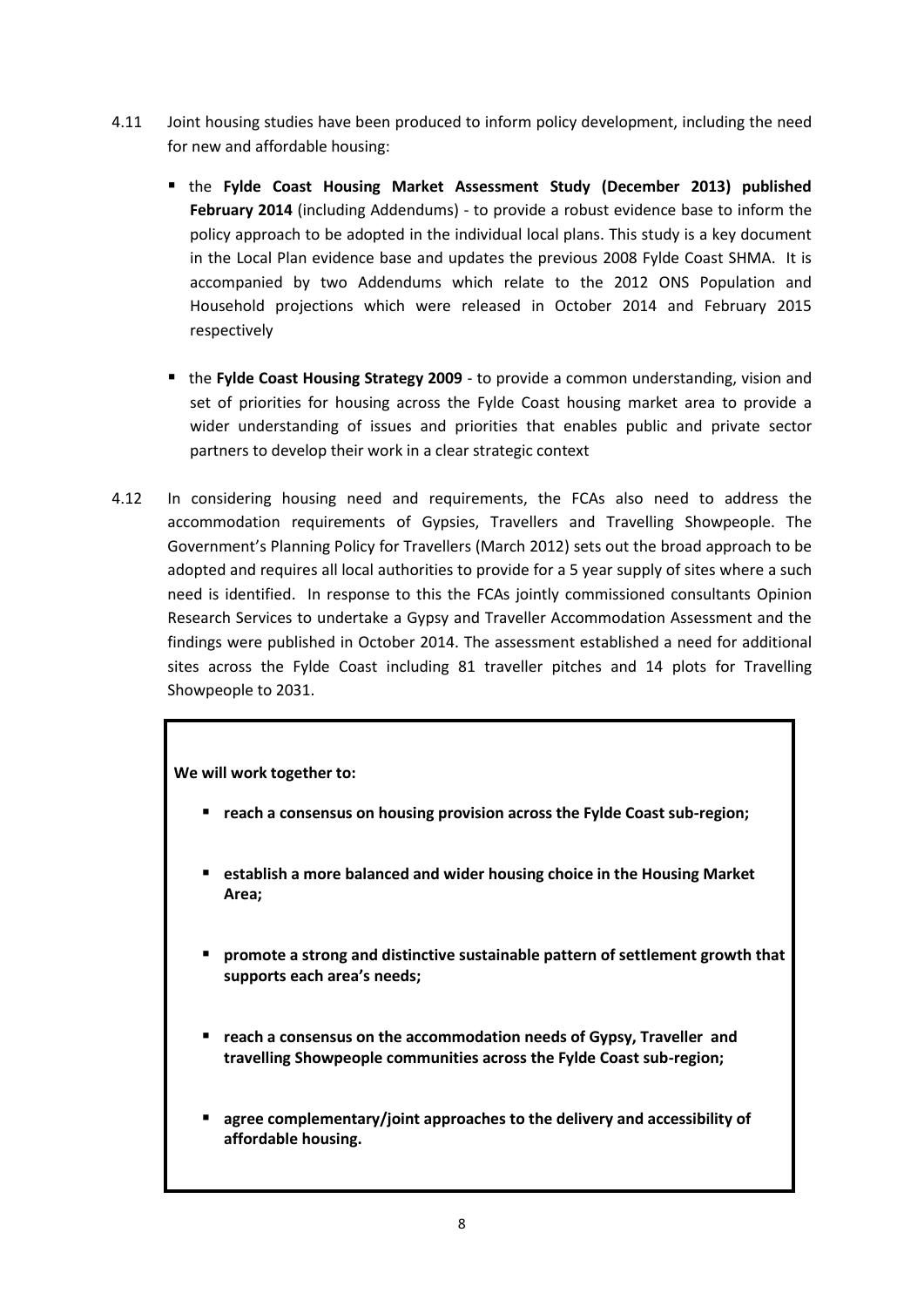#### **Economy – Business and Industrial Development**

- 4.13 There are strong links between the FCAs in terms of travel to work patterns and employment, which warrant the joint consideration of future employment development for the sub region.
- 4.15 The size of the Fylde Coast economy is around £4.8bn some 2% of the North West economy but productivity per head significantly underperforms the Lancashire and England average, reflecting the predominance of the tourism sector. However the subregion does contain significant specialism in advanced manufacturing in Fylde aerospace at Warton, identified in 2012 as an Enterprise Zone, nuclear processing at Springfields, accounting for almost half the industrial business lands in the sub-region and advanced chemical manufacturing at Hillhouse, Thornton.
- 4.16 Other strengths exist in food processing and environmental technologies. Environmental technology including Global Renewables at Thornton and fish processing associated with Fleetwood docks contribute significantly to employment in Wyre. The public sector and government agencies are also substantial providers of jobs in the subregion along with insurance providers Axa and Aegon in Fylde.
- 4.17 Decline in GVA and employment has been a shared experience across the FCAs. However they recognise the need to strengthen, promote and enhance the tourism offer whilst at the same time further develop the other key sectors referred to above, with a need to persuade existing businesses in these sectors to grow and to provide the right conditions for other firms to invest.
- 4.18 Crucial to this is the provision of quality development sites to support new business growth. The peripheral location of the Fylde Coast within the North West makes it critical to provide a portfolio of sustainable employment opportunities to improve economic performance. The FCAs have recognised the need to capitalise on the particular assets, strengths and opportunities of the sub region as a whole. In 2010 a Fylde Sub Region Employment Land Review was agreed by Blackpool, Fylde and Wyre which sets out the current position in terms of employment land availability. Updating this in 2012 Fylde Council commissioned consultants to carry out an Employment Land and Premises Study and Wyre Council undertook an Employment Land and Commercial Leisure Study. In 2015 Wyre commissioned an update of the employment land elements of the Employment Land and Commercial Leisure Study. Blackpool Council has undertaken an updated Employment Land Study which was published in June 2014. Additionally BE Group were jointly commissioned in 2013 by Fylde and Blackpool Councils to undertake an employment land appraisal study relating to land on the Fylde/Blackpool boundary around Whitehills and Junction 4 of the M55 and specific sites in south Blackpool.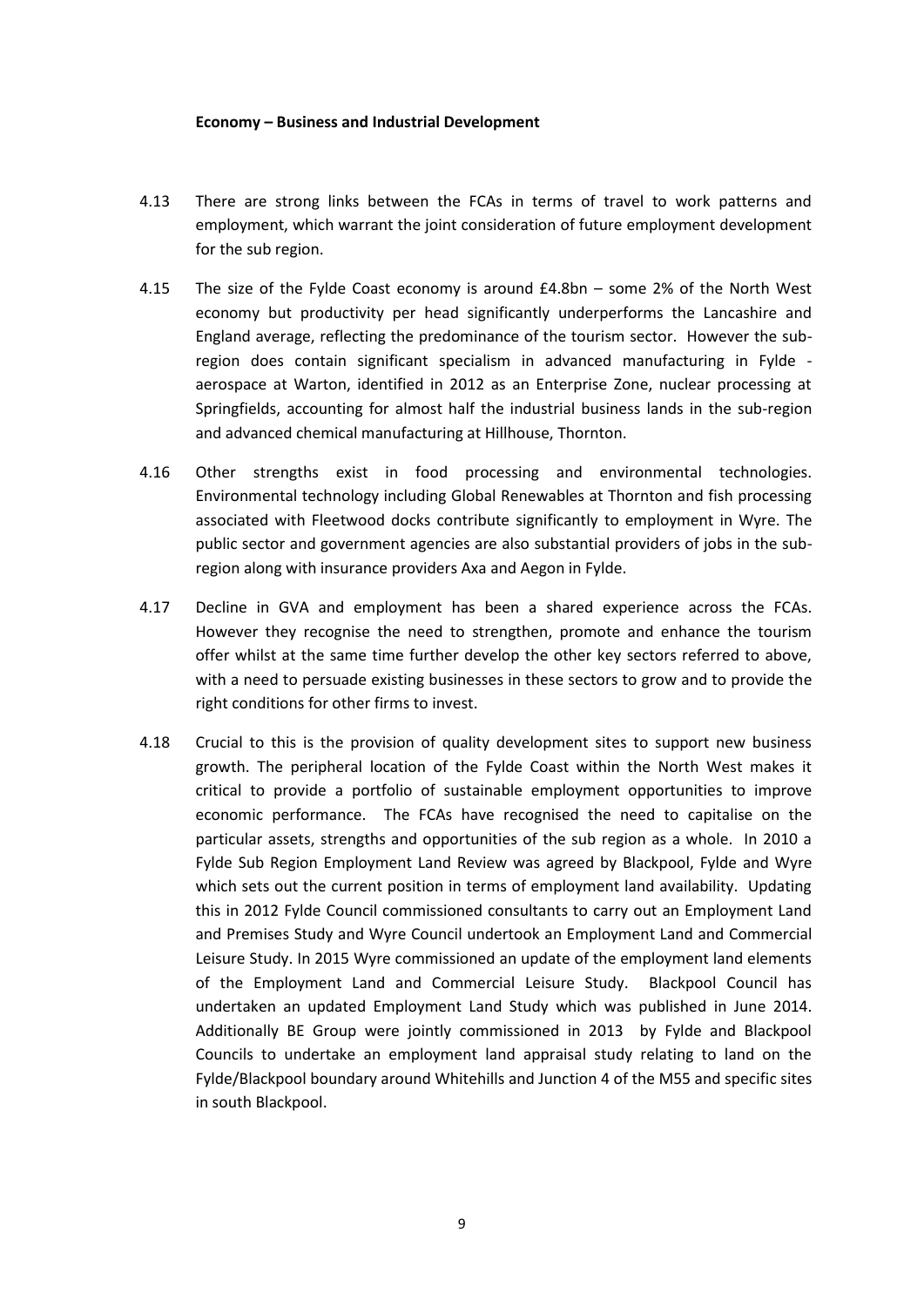4.19 The Blackpool, Fylde and Wyre EDC has commissioned Genecon consultants to develop the Blackpool, Fylde and Wyre Local Growth Accelerator Strategy focused on delivering economic change at the sub-area level across the Fylde Coast in line with the Lancashire Enterprise Partnership Growth Plan and Strategic Economic Plan.

| We will work together to:                                                                                                                                                                         |  |  |
|---------------------------------------------------------------------------------------------------------------------------------------------------------------------------------------------------|--|--|
| undertake joint consideration of future employment development for the<br>٠<br>sub-region in response to the strong links between the FCAs in terms of<br>travel to work patterns and employment; |  |  |
| agree the sub-regional employment land requirement;                                                                                                                                               |  |  |
| agree the strategic priorities for land use with the aim of attracting major<br>п<br>new economic development to help strengthen the Fylde Coast economy;                                         |  |  |
| promote sustainable solutions at key strategic sites and corridors:<br>п                                                                                                                          |  |  |
| Blackpool Airport corridor - Blackpool/Fylde boundary<br>$\rightarrow$<br>including newly designated Enterprise Zone;                                                                             |  |  |
| $\rightarrow$ The Enterprise Zone at BAE Systems – Warton – Fylde;                                                                                                                                |  |  |
| Hillhouse International Business Park - Wyre;<br>$\rightarrow$                                                                                                                                    |  |  |
| $\rightarrow$ Central Business District - Blackpool Town Centre;                                                                                                                                  |  |  |
| $\rightarrow$ Junction 4 of the M55 - Fylde/Blackpool boundary;                                                                                                                                   |  |  |
| $\rightarrow$ A6 Corridor/Garstang - Wyre                                                                                                                                                         |  |  |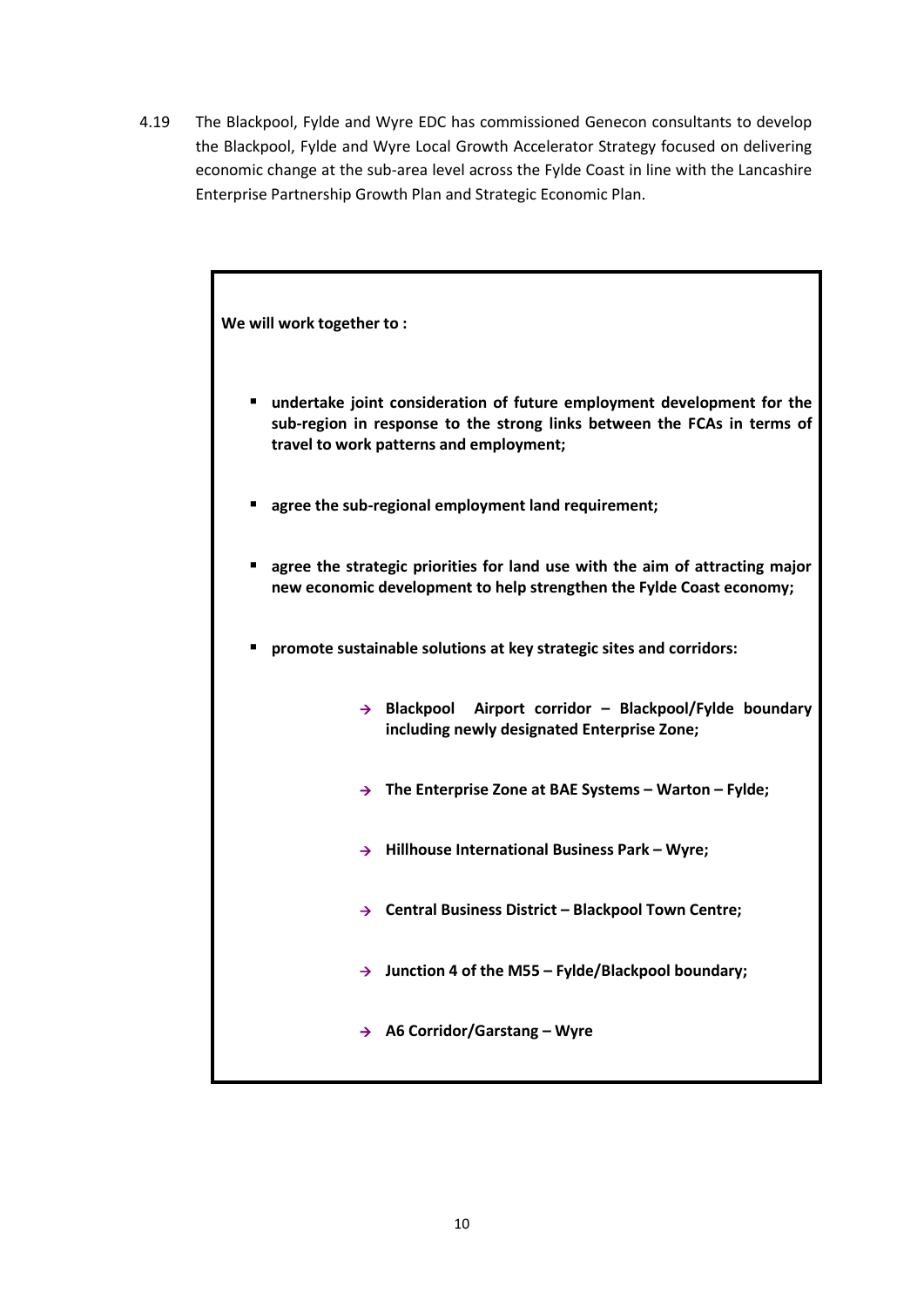#### **Retail**

- 4.20 Retailing is a key strategic issue over which the FCAs collaborate and in September 2007 White Young Green were commissioned by Blackpool, Fylde and Wyre authorities to carry out the first sub-regional retail study for the Fylde Coast. The study, which was published in June 2008, was undertaken to provide an in-depth analysis of the retail provision within the main centres of the Fylde Coast Sub-Region, including an assessment of the extent to which the centres were meeting the retail needs of the local population and the role of the local shopping network and the sub-regional shopping hierarchy.
- 4.21 This 2008 study was updated by Roger Tym and Partners the 'Joint Fylde Coast Retail Study 2011' in order to reflect significant changes since the first study. These include major new developments, in particular the extension to the Houndshill Shopping Centre in Blackpool; economic changes; forecast retail expenditure growth rates; and changes in national guidance at the time with respect to the publication of PPS4 (December 2009) and the test of soundness for Local Plan Documents in PPS12 (June 2008), now superseded by the NPPF.
- 4.22 The 2011 study provides evidence to inform the local plans of the FCAs with respect to:
	- a. the retail role of towns within the Fylde Coast and their position in the retail hierarchy;
	- b. potential future development needs for each authority; and
	- c. definition of the town centres within the Sub-Region which are Blackpool, Lytham, St Annes, Kirkham, Fleetwood, Cleveleys, Poulton-le-Fylde and Garstang.
- 4.23 The 2011 study has been endorsed by each of the FCAs to be used as appropriate evidence base on which to inform policy in their local plans.
- 4.24 To address over-trading issues of particular convenience stores highlighted in the 2011 study, Fylde and Wyre jointly commissioned Peter Brett Associates (formerly Roger Tym and Partners) to undertake additional work to assess the impact on future convenience expenditure capacity in their areas. It also provided the opportunity to extend the consideration of future floorspace needs for an additional 4 years to 2030 to reflect Fylde and Wyre's Local Plan periods.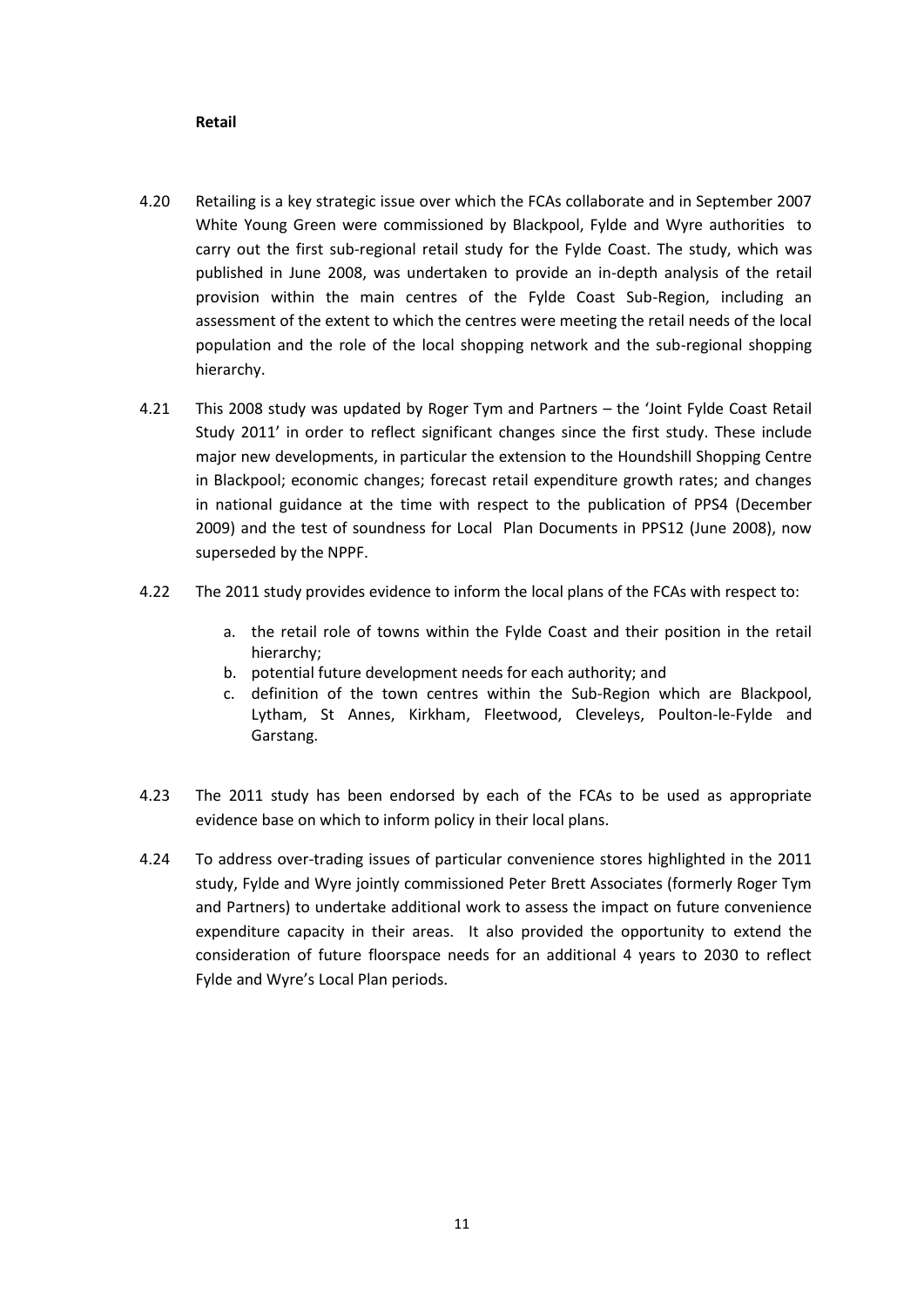- **reach a consensus on the retail hierarchy and roles of towns within the Fylde Coast Sub-Region;**
- **provide evidence to effectively resist retail applications which are not in accordance with the retail hierarchy contained in the development plans of the FCAs.**

#### **Transport**

- 4.25 Developing a more sustainable and efficient transport network across the Fylde Coast is vital for our economic prosperity and our social and environmental well being. Our subregional transport infrastructure needs to support our economic priorities and effectively integrate with future development locations to reduce the need to travel, making it safe and easy for Fylde Coast residents to access jobs and services; for visitors to access and enjoy the tourism and cultural offer; and for business to be attracted to invest in the sub-region.
- 4.26 The transport infrastructure of the Fylde Coast comprises road, rail, tram, air and potential port links supported by a comprehensive network of footpaths, canal, cycle routes and bridleways.
- 4.27 At the heart of the transport network is the M55 linking Blackpool with the M6 north of Preston. This is supported by the principal road network including the key routes of the A583 (Preston - Kirkham - Blackpool), the A584 (Freckleton/Warton –Lytham St. Annes-Blackpool), the A585(T) (M55 Junction 3 to Fleetwood), A6 (Preston – Garstang – Lancaster), the A586 (A6 to A585) and A588 (A585 through Wyre East Rural to Lancaster).
- 4.28 The North Fylde rail line connects Blackpool North, Poulton-le-Fylde and Kirkham with frequent and fast services to Preston. This line has recently been electrified which will increase the potential; for modal shift to relieve the road network enhance and may see through services by using Pendolino trains by 2017. There are a total of twelve railway stations in the sub-region, most of which are situated on the south Fylde line which connects to Blackpool South station and the Pleasure Beach and serves Lytham and St. Annes with an hourly service to Preston.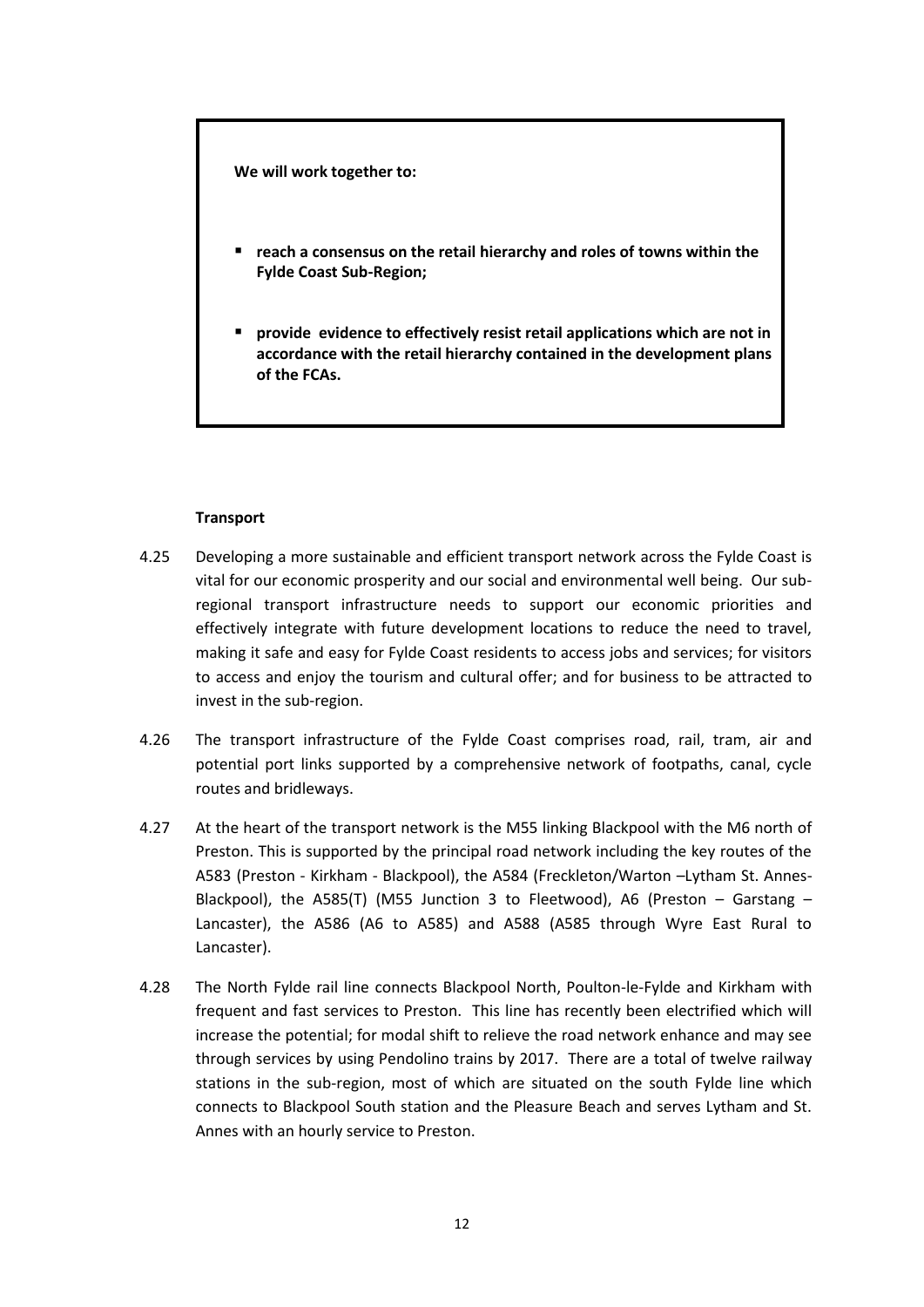- 4.29 The Blackpool Tramway system runs for some 11 miles along the coast from Starr Gate in south Blackpool to north Fleetwood linking to Blackpool North and South stations although the interchange between the two is currently poor. The tramway has seen recent significant investment with a comprehensive upgrade completed in 2012, providing a modern accessible transport system which carried some 4.3 million passengers in the year ending October 2013. Through Sintropher funding, work has been undertaken to assess the development of tram services linked to the national rail network. The Blackpool North Tram option proposes a 700m extension from the promenade at North Pier along Talbot Road to Blackpool North rail station. The intention is to create an interchange between the tram and rail, increasing accessibility and connectivity between destinations along the Fylde Coast tramway and the national rail network.
- 4.30 Until October 2014, Blackpool Airport operated regular charter and scheduled flights throughout the UK and to various European destinations. In addition, whilst the Port of Fleetwood ceased ferry services in 2010 it maintains its capacity for ferry Roll On Roll Off (RORO) and has potential as a maintenance base for the off-shore energy sector, including wind turbines.
- 4.31 Whilst the transport infrastructure for the Fylde Coast could be considered as comprehensive there are major strategic challenges which need to be addressed to improve our economic competitiveness. These include:
	- The A585(T) corridor which presents a significant bottleneck at Singleton crossroads and other local problems for connectivity between the M55 and Fleetwood
	- Congestion on the A585 between the M55 and Fleetwood could undermine future economic development activity of the Fleetwood -Thornton Development Corridor (to which the adopted Fleetwood-Thornton Area Action Plan, is applicable)
	- The A6 corridor and in particular Junction 1 on the M55 is close to capacity which could limit future growth along the A6 corridor beyond planned growth in North Preston
	- In the south access to the BAE Systems site at Warton needs to be improved to allow redundant brownfield land to be suitable for future development. Such connectivity issues act as a barrier to communities accessing employment. In response to this the Central Lancashire Highways and Transport Masterplan proposes a Western Distributor road around Preston linked to a new Junction 2 on the M55 to accommodate significant housing development in northwest Preston and improve access to the Enterprise Zone site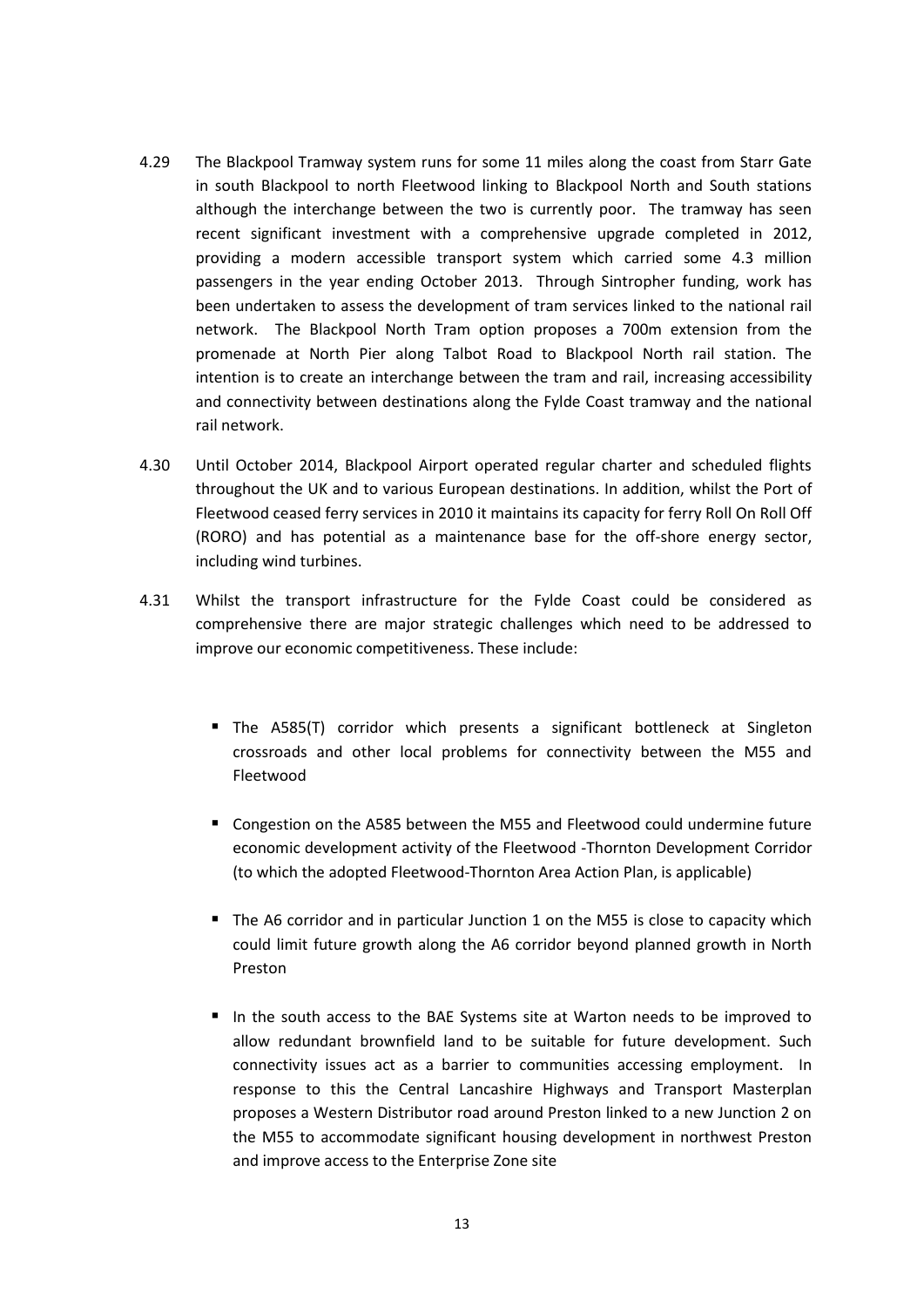- Access to the Warton Enterprise Zone from the wider Fylde Coast can be problematic in particular from Wyre, trips taking around 50 minutes from Fleetwood to Warton outside peak holiday season and significantly longer within season. In addition public transport is also limited
- **Public transport connectivity is relatively poor with limited rail connectivity** between some of the key urbanised areas and coastal and market towns of Wyre and Fylde and the wider North West. Heavy rail connectivity to St Annes and south Blackpool is restricted by a single track line with trains only running once every hour in both directions. The propensity of those in the South Fylde rail line catchment area to use rail is well below the national average. There is a real need to increase service frequency and reliability, meeting transport demand from Lytham St Annes and supporting regeneration in south Blackpool. In addition, a lack of suitable interchange means the tram system is currently disconnected from the rail infrastructure. At Preston, interchange between services is made more difficult by poor platform access between main line platforms and those serving the Fylde Coast
- Blackpool Airport, now designated within an Enterprise Zone is a considerable subregional asset and there is a need to ensure that the economic potential of this asset is maintained. Currently public transport access to the airport is relatively poor. There is no rail station and at present no buses directly serve the site. If the airport is to truly appeal, there needs to be investment in transport infrastructure to the site from not only across the Fylde Coast but also from places such as Preston
- 4.32 Local transport planning priorities for Lancashire and Blackpool captured in the Fylde Cost Highways and Transport Masterplan will play an important part in addressing these strategic challenges. As well as the strategic issues presented above, this will consider important issues of rural connectivity, bus infrastructure and coach travel and the promotion of cycling.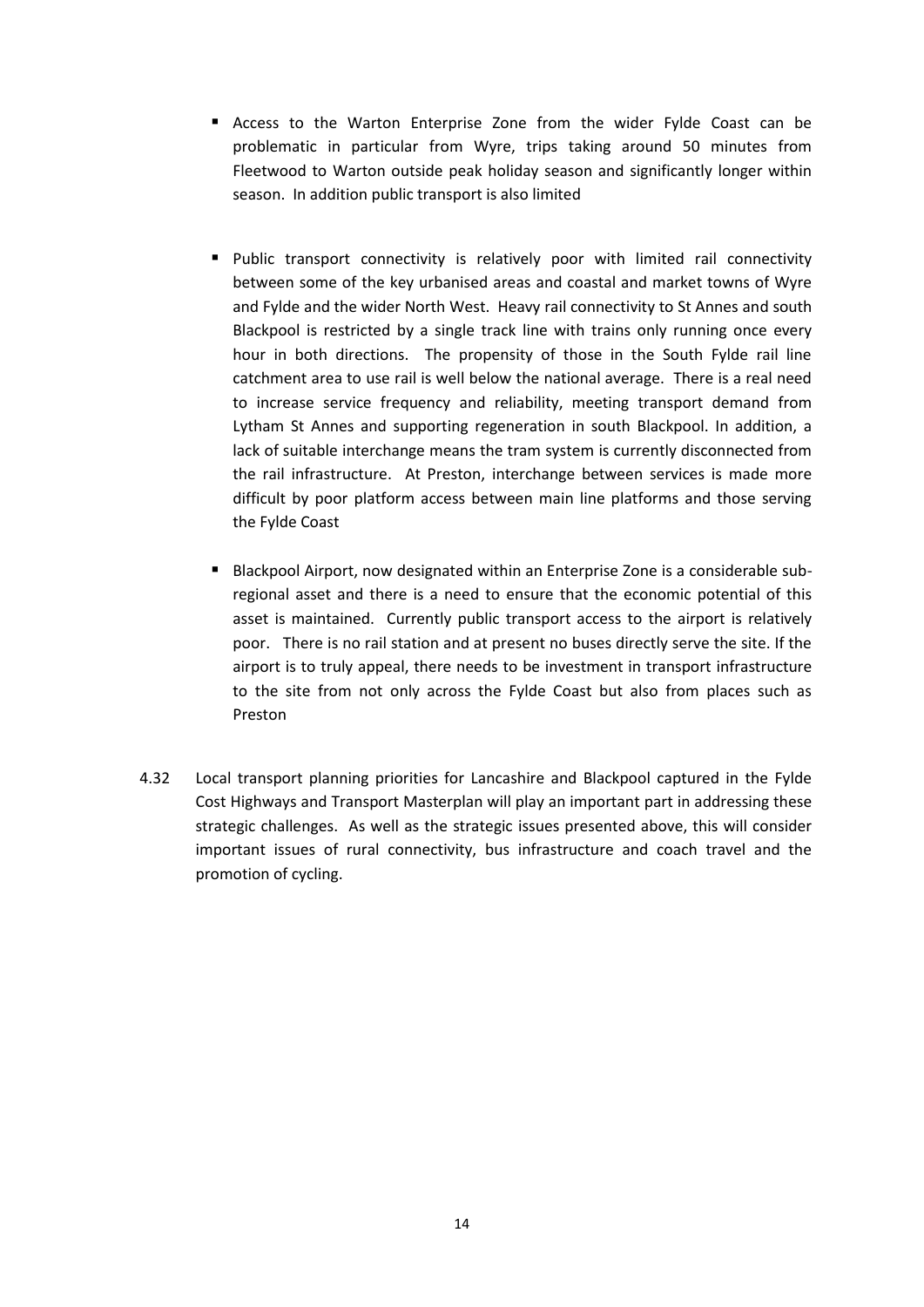- **identify and carry forward a programme of cost effective viable improvements along the A585, working with the Highways Agency to remove the last remaining pinch-points along the route;**
- **consider the need for and the means to provide new direct, high standard road links between the M55 motorway north to Norcross and south to St. Annes to relieve road congestion and improve connectivity to potential areas of growth and development;**
- **to identify and deliver necessary improvements along the A6 corridor to support new growth and development;**
- **support the sustainable development of Blackpool Airport including working to explore the potential to develop commercial aeronautical activity and improvements to surface access by public transport;**
- **Support improvements to Preston Station, Blackpool North and other stations and maximise the opportunities presented by rail electrification and HS2 for rail travel and commuting;**
- **support further improvements to and better integration of the sub-regions train and tram networks to assist north-south movements along the coast from Fleetwood to Starr Gate and south to Lytham and St. Annes;**
- **Consider the opportunities presented by significant new road infrastructure in Central Lancashire, including the prospect for a new road crossing of the River Ribble;**
- **seek a common approach to parking standards across the sub-region.**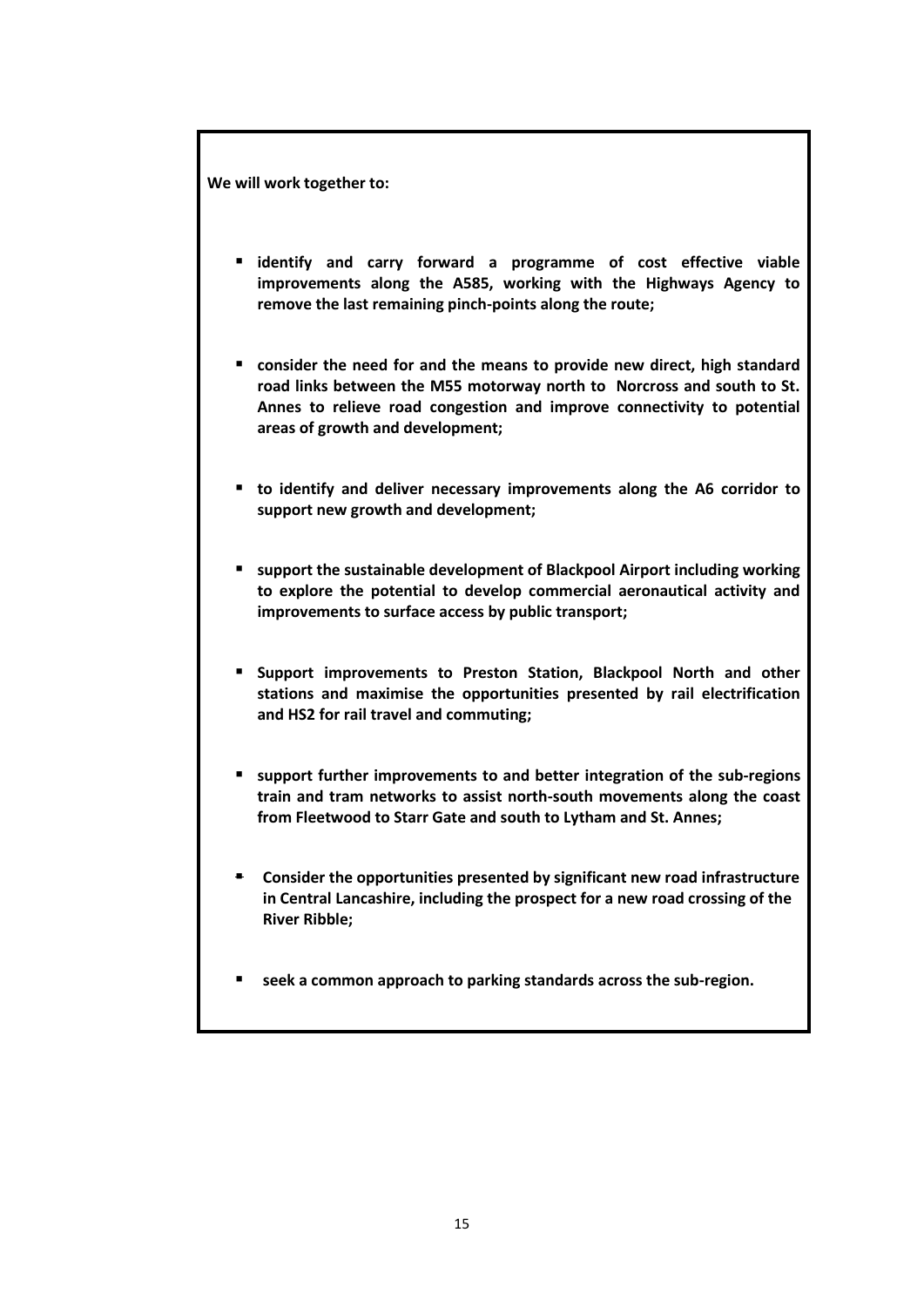#### **Surface Water Drainage and Waste Water**

- 4.33 Water infrastructure capacity is a key cross boundary issue which will directly affect the delivery of built development across the Fylde Coast. The main issues relate to surface water drainage; the capacity of the existing sewage network and the need to ensure that proposals for new development have no adverse effect on the bathing water quality along the Fylde Coast. This is a vital issue as the quality of our beaches and bathing water underpins our tourism offer and our future economic prosperity.
- 4.34 Recent studies have been undertaken to inform the evidence base including the Central Lancashire and Blackpool Outline Water Cycle Study completed in April 2011. Whilst this study covers those authorities in Central Lancashire and Blackpool which were included in the Growth Point area, the study provides an assessment of the flood risk planning data, foul drainage, surface water management water resources and infrastructure issues including information on the wider Fylde Coast area. In addition, as part of its role as a Lead Local Flood Authority, Blackpool has recently produced a Blackpool Surface Water Management Plan researching and aligning all data, information and legislation, in liaison with United Utilities and the Environment Agency on critical capacity issues, with a focus on existing assets, identifying flood risks, mitigation measures and with the view to developing an on-going implementation plan. This plan will include wider consideration of cross-boundary surface water infrastructure and drainage issues along the coastal belt in order to generate and develop sustainable drainage measures. Lancashire County Council is the Lead Flood Authority for the Fylde and Wyre area and works closely with the FCA's to identify and address key flood risk management needs. The County recently produced the Lancashire Flood Risk Management Strategy for 2014 to 2017, which also includes the Blackpool area.
- 4.35 From the evidence base it is clear that the main cross boundary issues relate to network capacity issues which are contributing to surface water flooding and spills of untreated waste water into the Irish Sea, putting at risk Fylde Coast bathing waters under the new bathing water legislation due to come into force in 2015.
- 4.36 It is therefore imperative that the FCAs and LCC agree a supportive approach to surface water and waste water management to ensure that the economic prosperity of the Fylde Coast is not compromised and that the future development requirements of the sub-region can be accommodated. This includes the approach to ad hoc development not compromising the delivery of required infrastructure improvements to address the capacity issues of the Fylde Coast.
- 4.37 In recognition of the issues surrounding water management the Fylde Peninsula Water Management Group (FPWMG) was set up in April 2011. The Group is a partnership comprising the Environment Agency, United Utilities, the FCAs, Lancashire County Council and Keep Britain Tidy. The purpose of the group is to provide a sustainable and integrated approach to the management of coastal protection; water quality (including bathing waters), surface water drainage (including flooding) and development.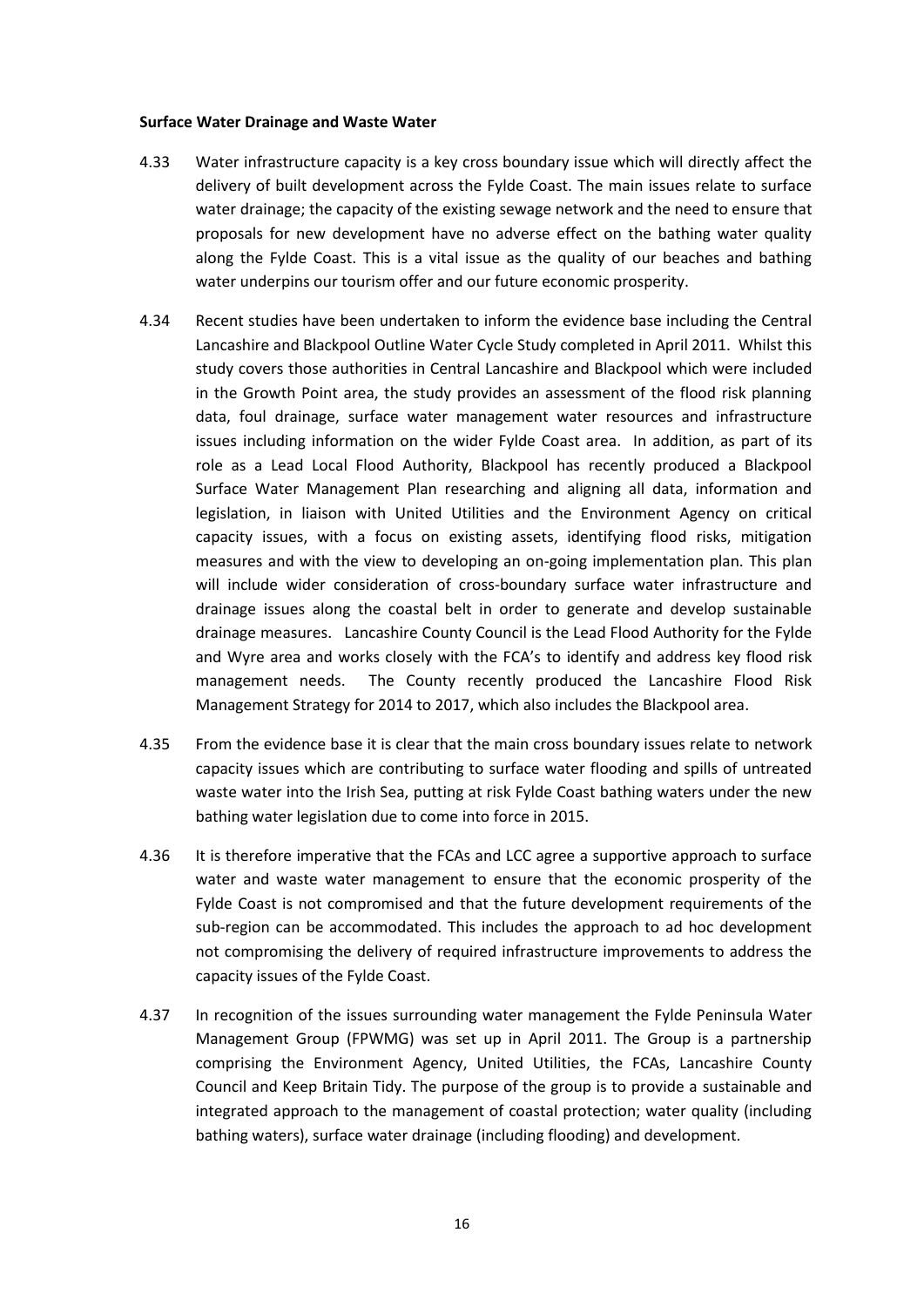- 4.38 The Partnership established a set of guiding principles to work towards:
	- Work together to develop a strong evidence base so we can prioritise what is important for the area;
	- Use this evidence to demonstrate how environmental improvements can deliver real and lasting social and economic outcomes;
	- Cooperate to identify and deliver innovative solutions;
	- Unlock new funding streams and align investment plans to deliver real value for money;
	- Develop an agreed programme of works that delivers real and lasting change.
- 4.39 The FPWMG has also produced a ten point action plan which sets out the work that is needed to deliver long term improvements to bathing water quality across the Fylde Peninsula

 **agree a common approach to surface water and waste water management, including the approach adopted to ad hoc development, to ensure the delivery of required infrastructure improvements needed to accommodate future development requirements is not compromised.** 

#### **Natural Environment**

4.40 The Fylde Coast sub-region is characterised by a wide variety of natural environmental assets, from intertidal mudflats to the high Bowland fells, and including all of Lancashire's surviving natural sand dune systems. There is a range of overlapping wildlife designations including sites of international, National and local importance which seek to conserve natural habitats and/or species. Six designated sites of international importance (including Ramsar, Special Protection Areas (SPA) and Special Areas of Conservation (SAC)) fringe the coastline. There are ten nationally designated Sites of Special Scientific Interest (SSSIs) which include Morecambe Bay, Ribble Estuary, River Wyre. Offshore there is a Marine SAC (Liverpool Bay) and Marine SPA (Shell Flat and Lune Deep) and a nationally important Marine Conservation Zone (Fylde). There are also 111 locally important Biological Heritage Sites (BHSs), five Local Geo-diversity Sites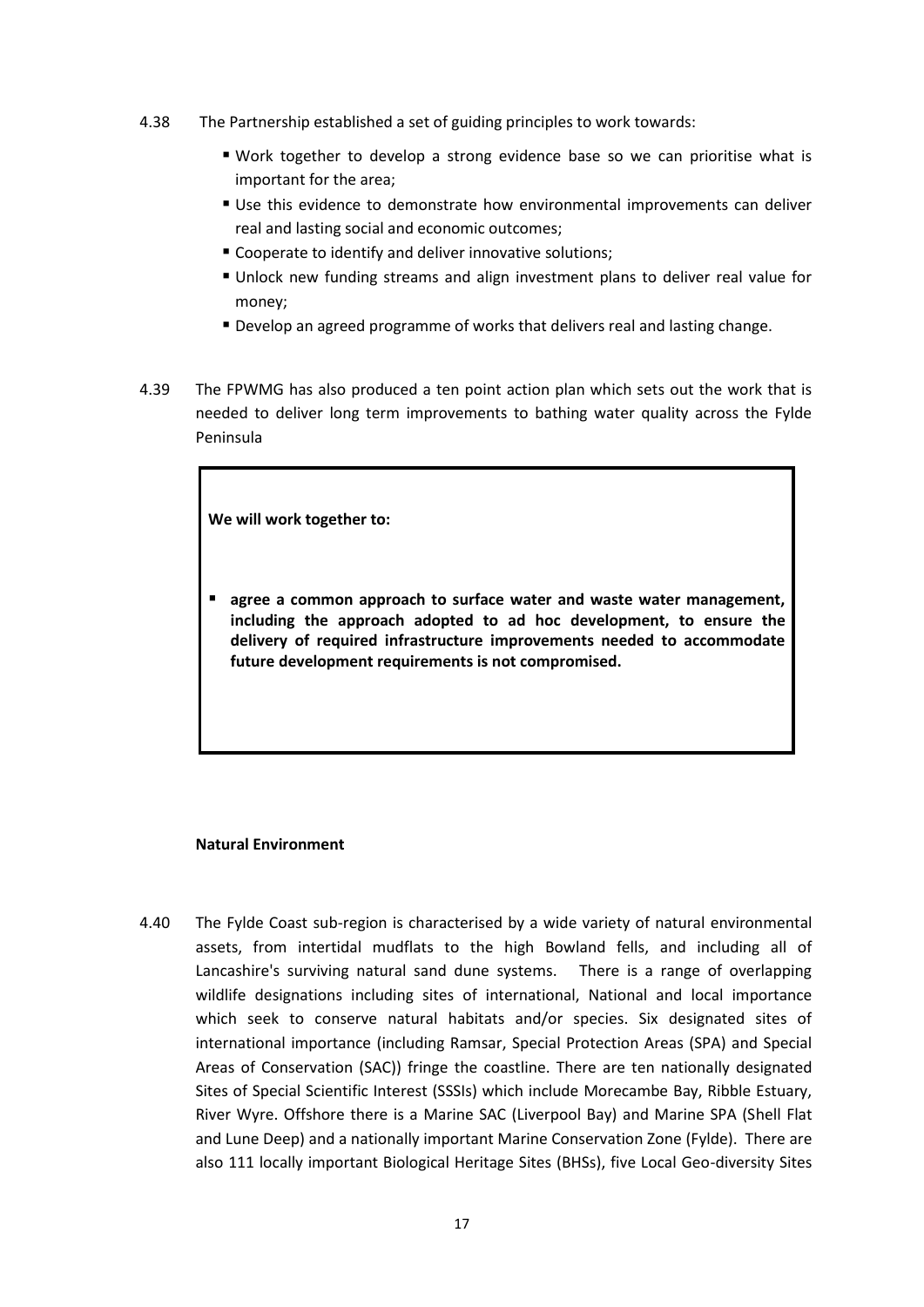and pockets of ancient woodland. Part of the Forest of Bowland Area of Outstanding Natural Beauty lies within the sub region.

- 4.41 The sub-region is covered by two Local nature partnerships (LNP): Morecambe Bay LNP and Lancashire LNP. In addition, the Morecambe Bay Nature Improvement Area (NIA) was one of twelve designated in 2012, with the aim of improving the landscape for nature, the community and visitors.
- 4.42 A core planning principle of the NPPF relates to conserving and enhancing the natural environment. This should be considered at a strategic level as landscape-scale networks of biodiversity and green infrastructure cross administrative boundaries and development in one area can have a potential effect upon natural assets in another. Green infrastructure is defined by Natural England as a strategically planned and delivered network comprising the broadest range of high quality green spaces and other environmental features. An ecological network for Lancashire, including the whole of the sub region, has been identified on behalf of the Lancashire LNP and made available through Lancashire Environment Record Network (LERN). LERN, which is hosted by the County Council, supports the environmental information and intelligence needs of public, private and third sector organisations operating in Lancashire, as well as members of the public. Access to LERN data and services is covered by a separate MoA.
- 4.43 To determine the environmental impact and effect on European designated sites, the Strategic Environmental Assessment (SEA) Directive 2001/42/EC and the Habitats Directive respectively require assessments of plans and projects of neighbouring authorities to be considered, so requiring co-ordination and sharing of information at the Fylde Coast sub-regional level.
- 4.44 The sub-region is also characterised by relatively small but strategically important areas of Green Belt between i) Fleetwood, Thornton and Cleveleys ii) Thornton, Cleveleys, Poulton-le-Fylde and Blackpool iii) South Blackpool and St Anne's, iv) Lytham and Warton, v) Freckleton and Kirkham and vi) Staining and Blackpool / Poulton-le-Fylde. Any substantial strategic changes to Green Belt boundaries would need to be undertaken as part of a holistic sub-regional review and there is not currently any evidence of a requirement for such a review to take place.

#### **We will work together to:**

- **conserve and enhance natural habitats, ecological networks and landscapes of importance; and**
- **develop a strategic network of green and blue infrastructure across the subregion**.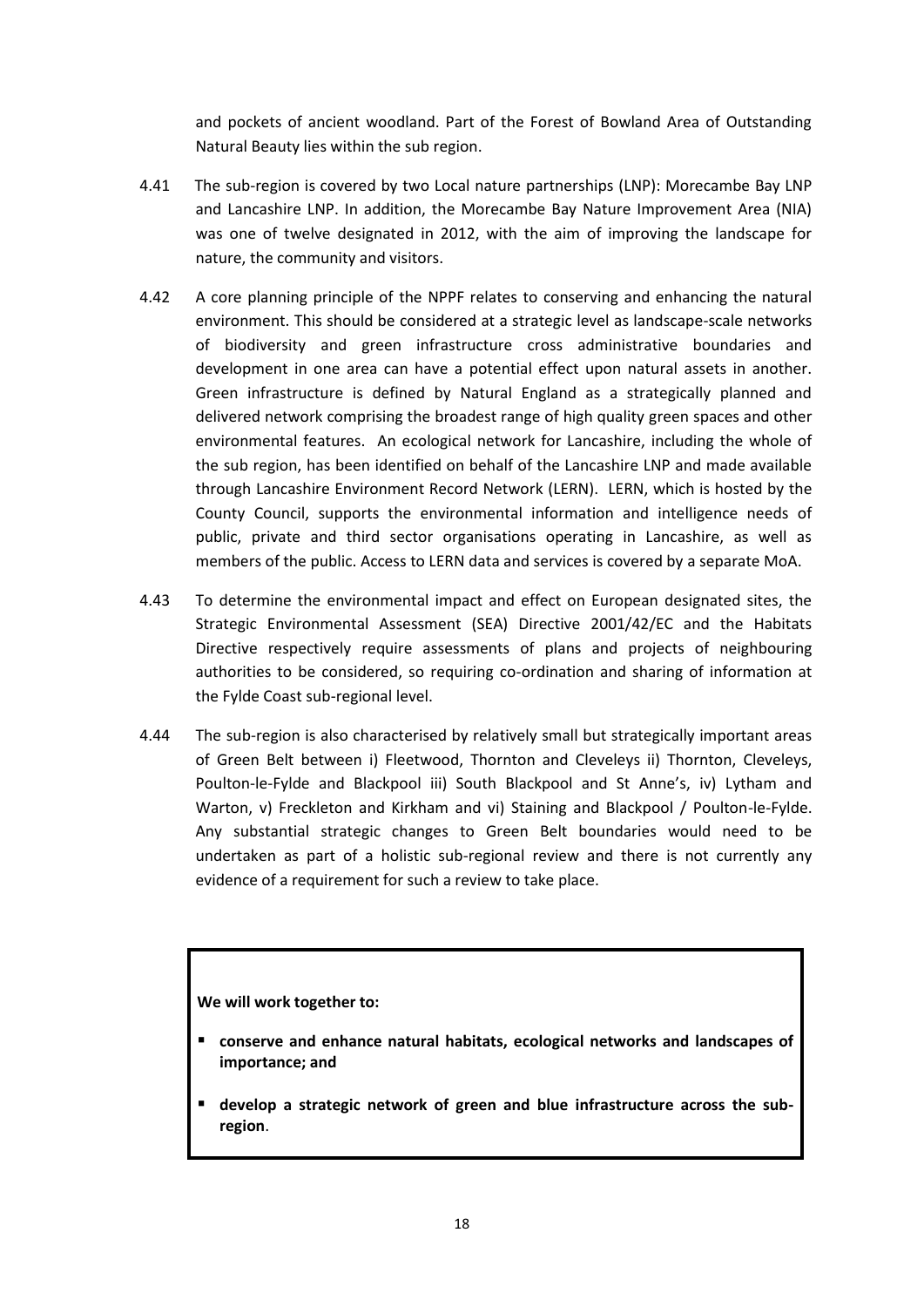### **5.0 GOVERNANCE**

- 5.1 The Duty to Co-operate requires that councils engage constructively, actively and on an ongoing basis. There is therefore a need to establish governance arrangements and protocols to ensure that the requirements of the Duty to Co-operate are met and that the FCAs can demonstrate at examination of their Local Plans that appropriate and constructive co-operation has taken place to ensure sustainable outcomes to strategic planning issues.
- 5.2 Governance arrangements under this MOU will comprise:

 A Joint Member and Officer Advisory Steering Group to oversee the work under the Duty to Co-operate. The Terms of Reference for the Group are as follows:

- **a) To facilitate the Fylde Coast Authorities in meeting their Duty to Cooperate by discussing matters of common interest in relation to strategic planning on the Fylde Coast as a whole and to make recommendations to each Local Planning Authority and the County Council as necessary;**
- **b) To review as necessary and keep up to date the Memorandum of Understanding between the Fylde Coast Authorities;**
- **c) To collaborate on the development of planning, economic development and transport policy where appropriate to achieve consistency of approach**
- **d) To commission joint studies relating to strategic matters and the development of planning policy in each individual Local Authority and ensure that the evidence base remains up to date;**
- **e) To discuss and resolve as far as is possible cross boundary issues to make recommendations to each individual authority and the County Council as necessary;**
- **f) To keep each Local Planning Authority and the County Council informed on the development and review of planning, economic and transport policy in each individual Authority area;**